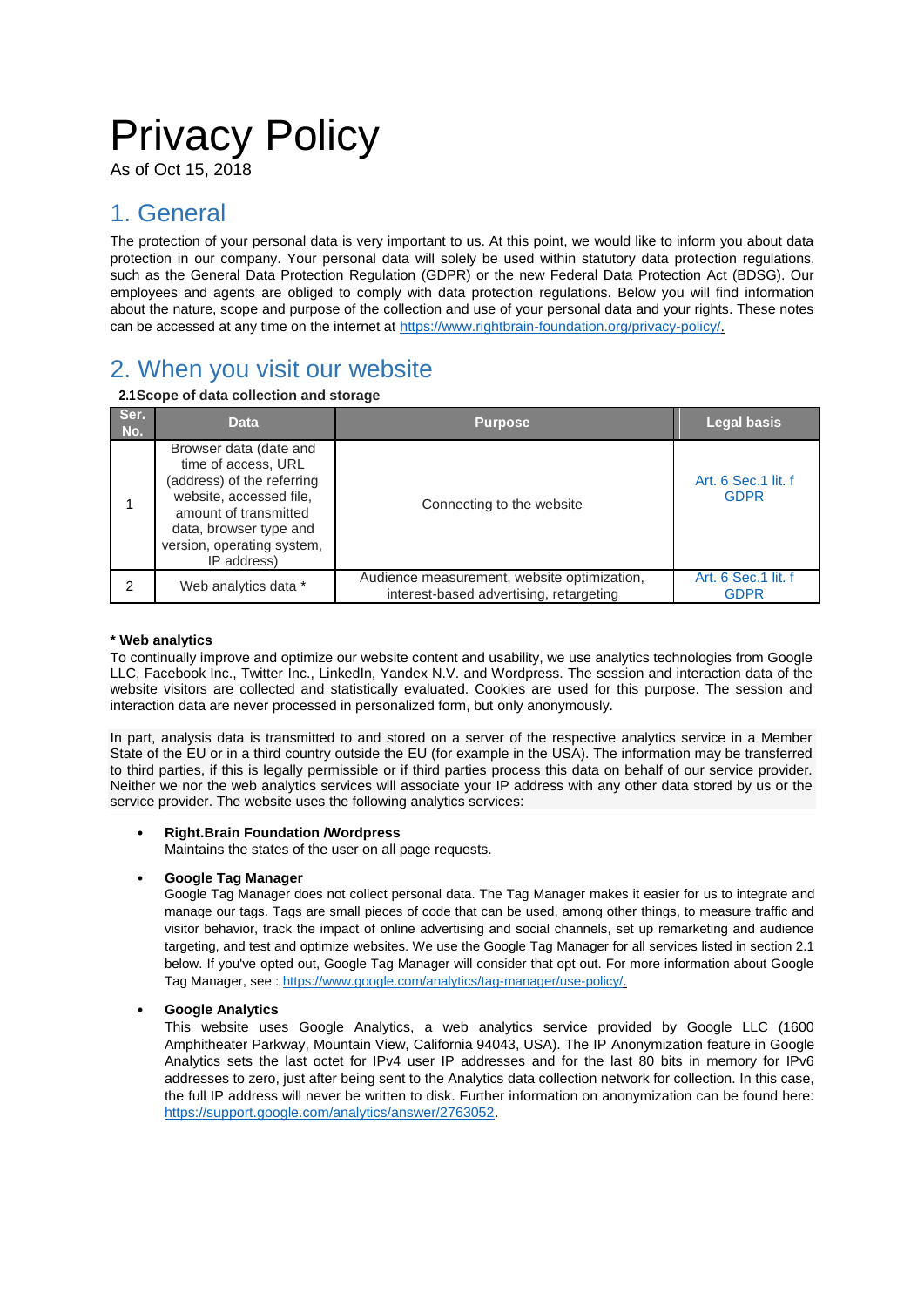The duration of the used cookies is limited to max. 14 months, unless otherwise stated below. A cookie is a small text file that allows a website to recognize a browser. Cookies are stored in a text file on the computer and retrieved and read the next time the web server is contacted. As a user, you can use your browser settings to decide for yourself whether and which cookies you want to allow, block or delete. You can find instructions for your browser here: Internet Explorer, Firefox, Google Chrome, Google Chrome mobile, Microsoft Edge, Safari, Safari mobile. Alternatively, you can also use so-called adblockers, such as Ghostery.

However, the collection and storage of data for the purpose of website optimization can also be objected to at any time with future effect via the following opt-out link [http://www.youronlinechoices.com/de/praferenzmanagement/.](http://www.youronlinechoices.com/de/praferenzmanagement/) Use the link above to manage your preferences for usage-based online advertising. If you object to a usagebased online ad using the preference manager, it will only apply to the specific business data collection from the web browser you are using. The preference management is cookie-based. Deleting all browser cookies also removes the preferences you set with the preference manager.

If you want to deactivate Google Analytics, you can alternatively also download a corresponding add-on for your web browser at: [https://tools.google.com/dlpage/gaoptout.](https://tools.google.com/dlpage/gaoptout)

For California, USA: Except as otherwise specified in this Privacy Policy, Right.Brain Foundation does not alter the practices detailed herein based upon your selection of the "do not track" setting or other "opt out" setting or feature that may be offered by your browser; however, Right.Brain Foundation reserves the right to do so in the future.

#### **2.2 Pursued legitimate interests, provided legal basis is Art. 6 Sec. 1 lit. f GDPR**

**Pursued legitimate interests** See purpose in Section 2.1

#### **2.3 Source, unless the data was collected from the data subject**

| Sec. 2.1 Ser.<br>No. | Source                      |
|----------------------|-----------------------------|
| and 2                | Terminal device of the user |

#### **2.4 Obligation to provide data and automated decision-making**

There is no legal or contractual obligation to provide personal data. The provision of personal data is also not required for the conclusion of a contract. Possible consequence of not providing personal data is the limited usability of the website.

There is no automated decision-making including profiling according to Art. 22 GDPR.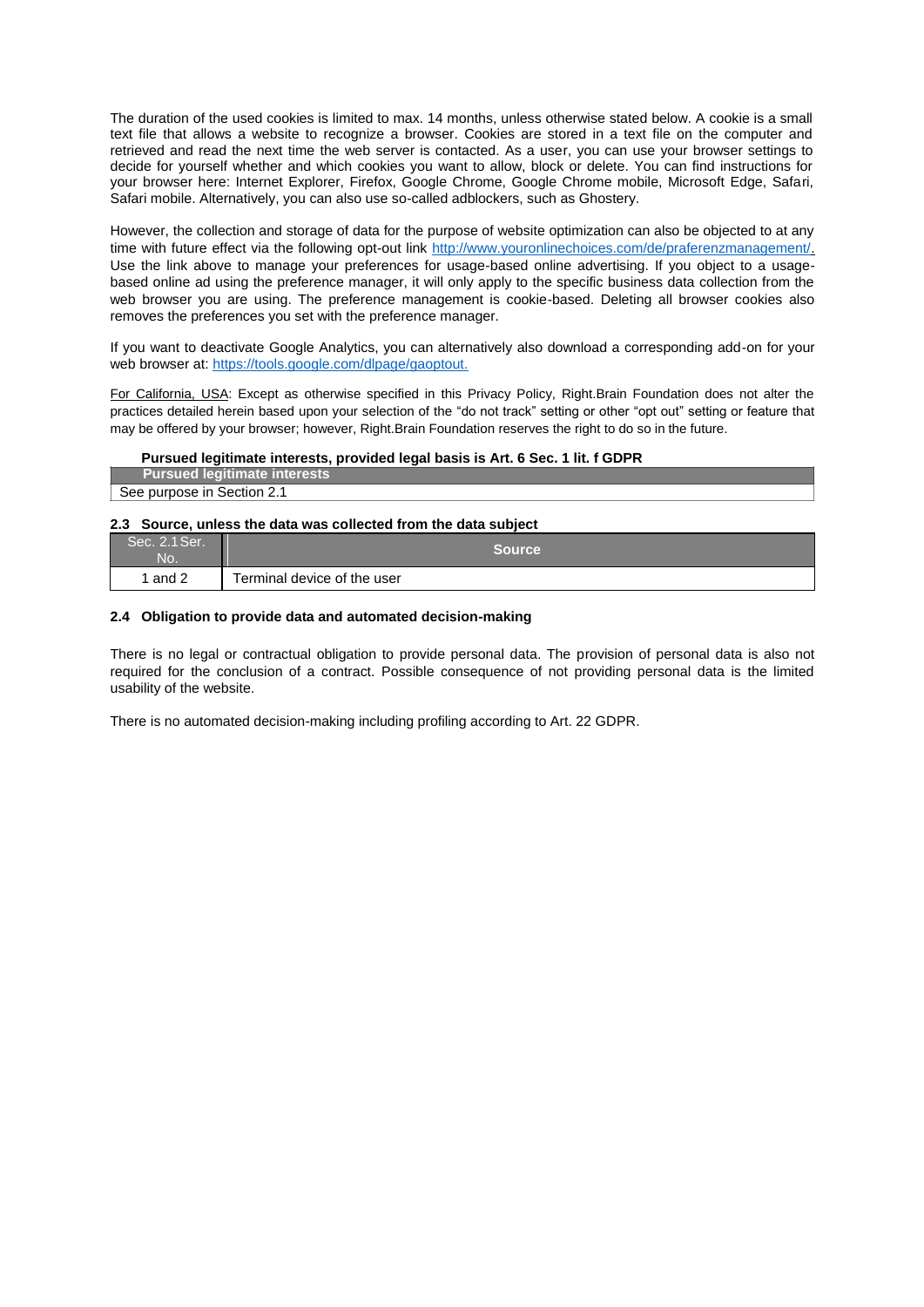### 3. General contact

You can contact us for any kind of request via the general contact form.

## **Ser. Data Purpose Legal basis No.** [Art. 6 Sec.1 lit. a](https://dsgvo-gesetz.de/art-6-dsgvo/) Contact form data (first [GDPR \(](https://dsgvo-gesetz.de/art-6-dsgvo/)in GDPR (in GDPR (in GDPR (in GDPR (in GDPR (in GDPR (in GDPR (in GDPR (in GDPR (in GDPR (in GDPR (in GDPR (in GDPR (in GDPR (in GDPR (in GDPR (in GDP)  $\sim$ Frocessing and answering the contact \* and ansulation with address, message, and answering the contact \* Para. 7 Sec. 2 No. 3 and ansulation consent data)  $P$  and  $P$  and  $P$  and  $P$  and  $P$  and  $P$  and  $P$  and  $P$  and  $P$

**3.1 Scope of data collection and storage**

Used for this purpose only if you have consented to it. In this case, we also record the consent you have given us.

#### **3.2 Source, unless the data was collected from the data subject**

| Sec. 3.1 Ser. | Source                                                              |
|---------------|---------------------------------------------------------------------|
|               | IP address, server log file: Terminal device of the user, time, URL |

#### **3.3 Obligation to provide data and automated decision-making**

There is no legal or contractual obligation to provide personal data. The provision of personal data is also not required for the conclusion of a contract. Possible consequence of not providing personal data is that we cannot provide the requested information.

There is no automated decision-making including profiling according to Art. 22 GDPR.

### 4. Transfer of personal data

Your personal data may be transferred to the following recipients:

#### **Recipients or categories of recipients**

#### **Transfer to public authorities or by court order**

At the request of the competent authorities, we must provide information on personal data (inventory data) on a case-by-case basis for the purpose of law enforcement, security, compliance with the statutory functions of the constitutional protection agencies or the Military Shielding Service or for the enforcement of intellectual property rights.

### **Waiver of social plugins**

We waive the integration of social plugins in our website to protect your privacy when visiting our website. We have only integrated graphic links from social network providers (e.g. www.facebook.com) into our website. This means that your browser is not initially able to establish a direct connection with the server of the social network provider. For information on how to deal with your personal data when using this website, please refer to the respective privacy policy of the provider. Right.Brain Foundation e.V. assumes no liability for the privacy policies and procedures of the linked sites.

### **Google LLC, 1600 Amphitheatre Parkway, Mountain View, CA 94043, USA**

For anonymised data for Google Analytics und for Conversion Tracking**,** see above. Google is subject to the EU-US. Privacy Shield. Existing EU-US Privacy Shield certifications can be viewed at [https://www.privacyshield.gov/list. T](https://www.privacyshield.gov/list)he Implementing Decision (EU) 2016/1250 of the EU Commission of 12 July 2016 recognizes the level of protection of the EU US Privacy Shields as equivalent to the level of protection of the Union.

### **Schalk & Friends – agentur für neue medien gmbh, Lindwurmstraße 124, 80337 Munich**

### **Brainlab AG, Olof-Palme-Straße 9, 81829 Munich**

### **Brainlab Corporate Services GmbH, Olof-Palme-Straße 9, 81829 Munich**

In some cases, we also use service providers for hardware maintenance, software maintenance and provision of technical services, which may then come into contact with your data.

\* Transfer to this recipient will only be made if you have consented thereto.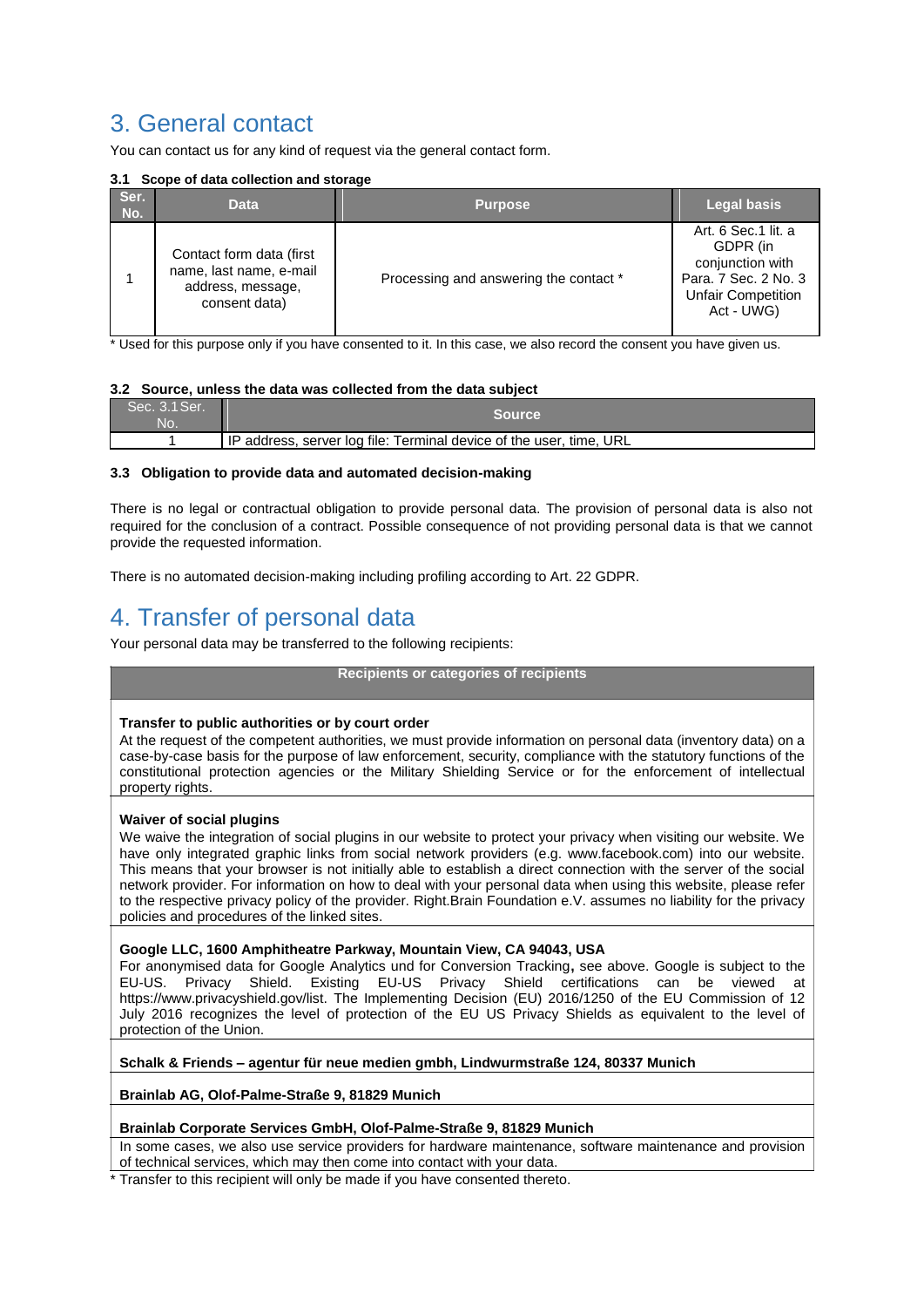Your personal information will only be disclosed to affiliates and service partners, provided that they act on our behalf and assist us in providing our services. Processing of your personal data by service providers commissioned by us takes place within the scope of a processing on behalf acc. to Art. 28 GDPR. The aforementioned service providers only have access to personal information required to perform the respective activity. These recipients are prohibited from using personal information for other, in particular for their own advertising purposes. Insofar as external service providers come into contact with personal data, we have ensured through legal, technical and organizational measures as well as through regular inspections that these too comply with the applicable data protection regulations.

There is no transfer of your personal data to third parties for purposes other than those listed. We only share your personal information with third parties if:

you have given your explicit consent,

the transfer is required to assert, exercise or defend legal claims and there is no reason to believe that you have an overriding legitimate interest in not disclosing your data,

in the event that there is a legal obligation to disclose or

it is permitted by law and is required for the execution of contractual relationships with you.

### 5. Transfer of personal data to third countries

In this context, we transfer personal data to the third countries listed above. In order to ensure an adequate level of data protection in these third countries either adequacy decisions of the EU Commission<sup>1</sup> or adequate and appropriate guarantees exist in the form of:

- EU-U.S. Privacy Shield Certification<sup>2</sup>
- Standard data protection clauses of the Commission (EU standard contract clauses)  $3$

<sup>1</sup>Further information on the recognition of safe third countries can be found on the [website of the EU-Commission.](https://ec.europa.eu/info/law/law-topic/data-protection/data-transfers-outside-eu/adequacy-protection-personal-data-non-eu-countries_de) <sup>2</sup>Present US-US Privacy Shield Certifications can be viewed at [https://www.privacyshield.gov/list. T](https://www.privacyshield.gov/list)he Implementing Decision (EU) 2016/1250 of the EU Commission of 12 July 2016 recognizes the level of protection of the EU-US Privacy Shield as equivalent to the Union's level of protection.<br><sup>3</sup>We will provide you with a copy upon request.

# 6. Duration of Storage

We process and store your personal data in as far as necessary for the duration of our business relationship, which includes, for example, the initiation and execution of a contract and the regular limitation period of three years to defend against or assert legal claims.

In addition, we are subject to various storage and documentation obligations arising, inter alia, from the German Commercial Code (HGB) or the Tax Code (AO). The retention periods specified therein are six to ten years. During this time, the processing of the data is limited. The retention obligation begins at the end of the calendar year in which the offer was made or the contract was fulfilled. For example, commercial or tax-relevant accounting documents are kept for ten years and contract and tax-relevant documents for at least six years.

In legal matters supervised by lawyers, the related data are stored for at least six years; for enforcement titles, the retention period can be up to thirty years due to the statute of limitations.

Applicant data will be retained for six months in the event of recruitment or rejection, unless you have explicitly given us your consent to store your data for a longer period. At the end of this period, the data will be anonymised in order to be available for later statistical evaluations.

IP addresses are usually temporarily stored for connection, if we also use them for website optimization or for advertising purposes, they are immediately anonymized and processed only anonymously. The duration of used cookies is limited to 14 months.

### 7. Rights

You have the right

- pursuant to Art. 15 GDPR to request information about your personal data processed by us;
- pursuant to Art. 16 GDPR to demand the rectification of inaccurate or the completion of incomplete personal data stored by us;
- pursuant to Art. 17 GDPR to demand the deletion of your personal data stored by us;